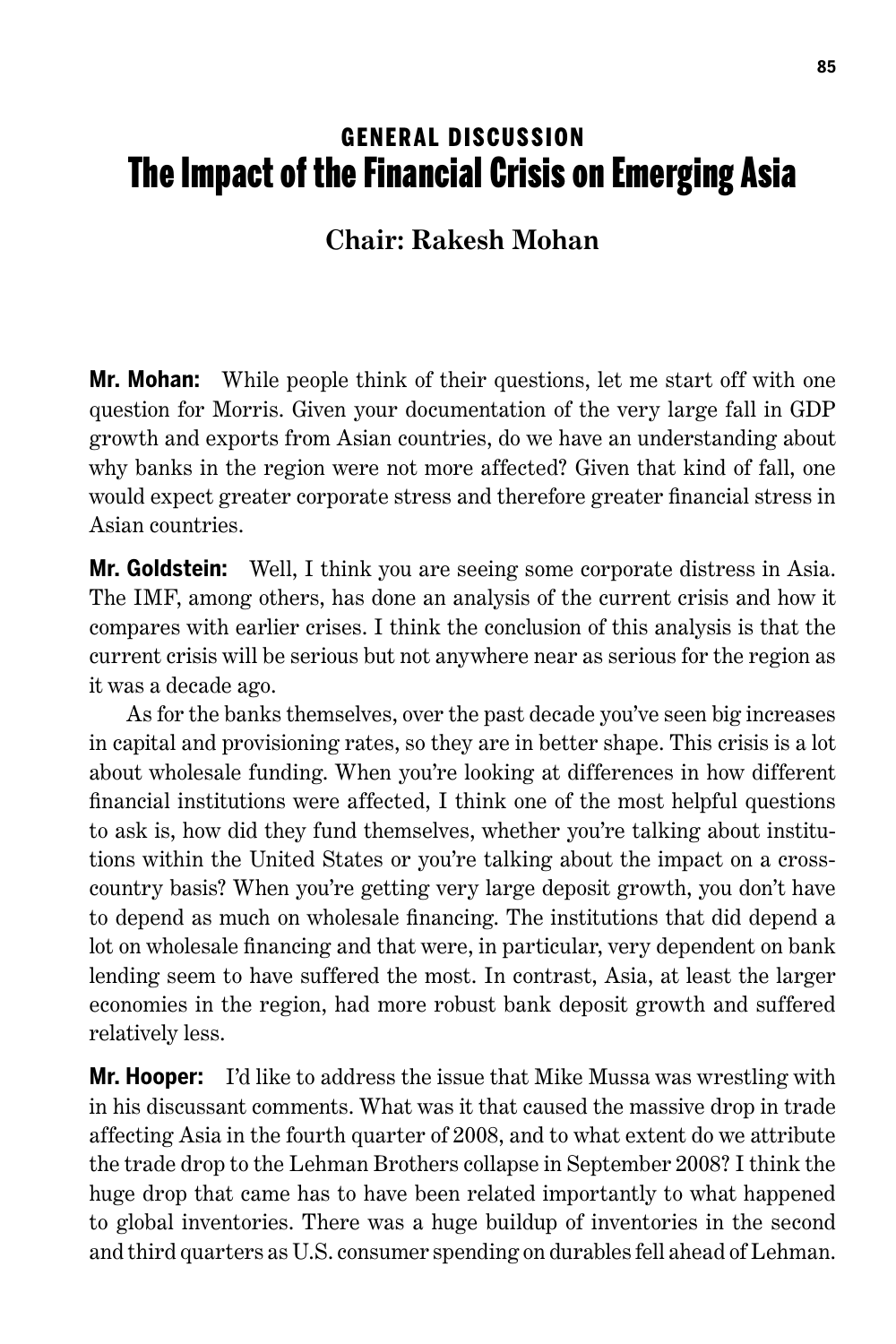I think the bottom in durable spending came not long after the Lehman collapse. This inventory buildup led to a massive liquidation affecting trade globally. So, yes, the financial crisis and the availability of credit obviously is a key factor, but I think we may be overstating the case. The rapidity with which this downturn came is something that, as Mike suggests, may have been pretty much baked in the cake because of the massive inventory correction that took place.

**Mr. Mohan:** Do you want to take a couple of questions?

**Mr. Bery:** Two questions for Mike Mussa, just to pursue the interesting points you've made. The first is, do you think we're declaring victory too quickly for Asia? As Rakesh just mentioned if, indeed, the downturn is post-Lehman then the impact on financial systems may still lie ahead. Or do you have reasons for thinking that the financial systems are sufficiently robust that there won't be a second round? And secondly, I wasn't sure where you were on the tightening of monetary policy in response to the commodity price shock. Rakesh [as Deputy Governor of the Reserve Bank of India] was, of course, in the hot seat at that time. I was on the Indian Monetary Committee and there was a lot of advice coming from the Asian Development Bank, and to my knowledge even from the IMF, that the right response in order to anchor inflationary expectations was to tighten. So in hindsight, was that bad advice?

**Mr. Kashyap:** Morris, I want to pick up on your point about bank lending. It seems to me that the numbers for the condition of banks in China don't add up. If you just look at loan growth, who it's going to, and the relative performance of the SOEs (state-owned enterprises) in China during all of this, it seems to me that they've got a huge raft of bad loans that are just kind of like the check is in the mail and it hasn't been cashed yet. I wonder if you have any reason to believe otherwise. I'm not saying that this is necessarily a bad thing. Maybe it's a reasonable way to run your unemployment policy if you don't have a full social safety net. But I'd like to know whether you think there's any evidence against that view?

**Mr. Mohan:** We'll take responses after this and then take a next round of questions.

**Mr. Eichengreen:** Peter Hooper anticipated my point, but I'll restate it anyway. I think we can all agree that it was primarily the collapse of exports that was the driver in the crisis in Asia, but we still don't agree about what caused the collapse of trade. So, are we simply in a world where inventory management has changed, and when there are serious downturns there will be more serious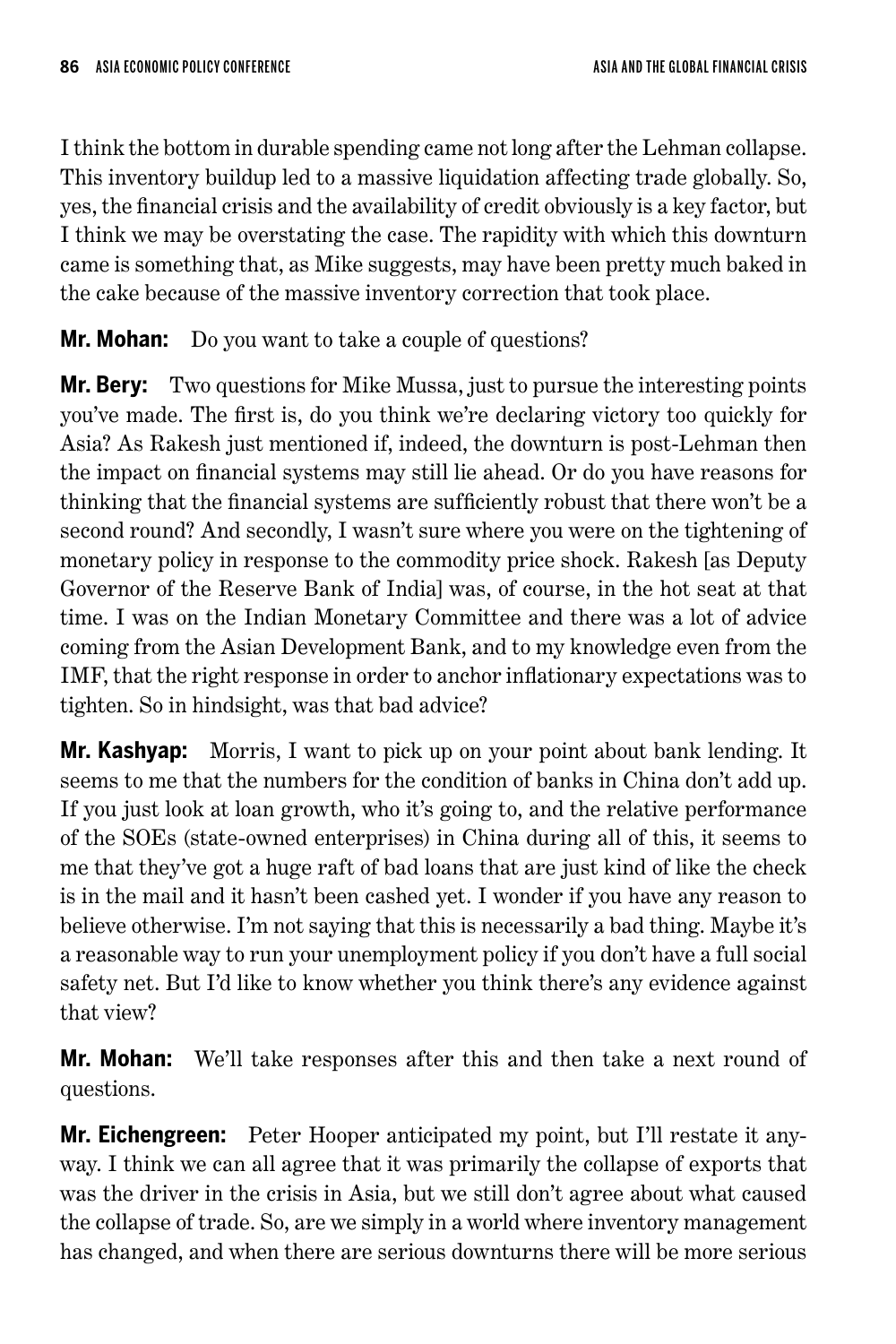inventory corrections? Or is it something distinct from inventories about the articulation of global supply chains? Or was it the interruption of trade credit for which there is relatively little systematic evidence, or was it something else? I think we still don't know.

**Mr. Xie:** Thanks for the questions. I want to answer the last question. I think there's emerging evidence that shows that global vertical integration and the global supply chain is contributing to global business cycle synchronization, especially in the case of Asia. So, even though Asian countries have very high levels of intraregional trade, they were not shielded from the trade drop with countries outside the region.

**Mr. Goldstein:** I'll respond first to Anil's question about Chinese banks. We have seen extraordinary loan growth. There's a good side and a bad side to that. The good side is that in China you can tell the banks to step up lending and they do it quickly. So, it's not like in the U.S., where loan growth has been flat or going down. In China, you tell them and bang, you get loan growth up to 35 percent in the first six or eight months, and that helps. It's like a stimulus.

As to whether that's going to come back to haunt them, I think it's not clear. I put quite a bit of weight in the views of my colleague, Nick Lardy, who watches those numbers from month to month. Quite a lot of the new loans have been directed to infrastructure, which is essentially backed by the government; not as much has gone to property lending and the like. And they have shown in the past that when you think lending growth is really going off the rails they are able to bring it back. So if loan growth keeps up at anything like the current pace, I worry a lot about the future cost of that in terms of nonperforming loans. But I think it depends on what happens in the next four or five months. If they get it back down to what is a reasonable rate for them, it may not be too bad.

On the export side, what we do know about is the product mix. If you're exporting cars and people cannot get car loans, it affects your exports, whether you're Germany or whoever you are. I bow to Peter Hooper's much more detailed knowledge about the U.S. economy and what was happening with inventories and the like. So, it's likely to be a bunch of things. I've seen differing reports on trade credit, as I think Barry has, with some people saying it's been a big factor and other people saying not. I'd also direct your attention to a chart on net exports in our paper that shows you the contribution of net exports to GDP growth in emerging Asia over the 2000 to 2008 period. For the nine economies we have, the median contribution is only about 11 percent; most of the growth has been coming from domestic sources. So although there have been periods, for example, in China where net exports accounted for 20, 25, 30 percent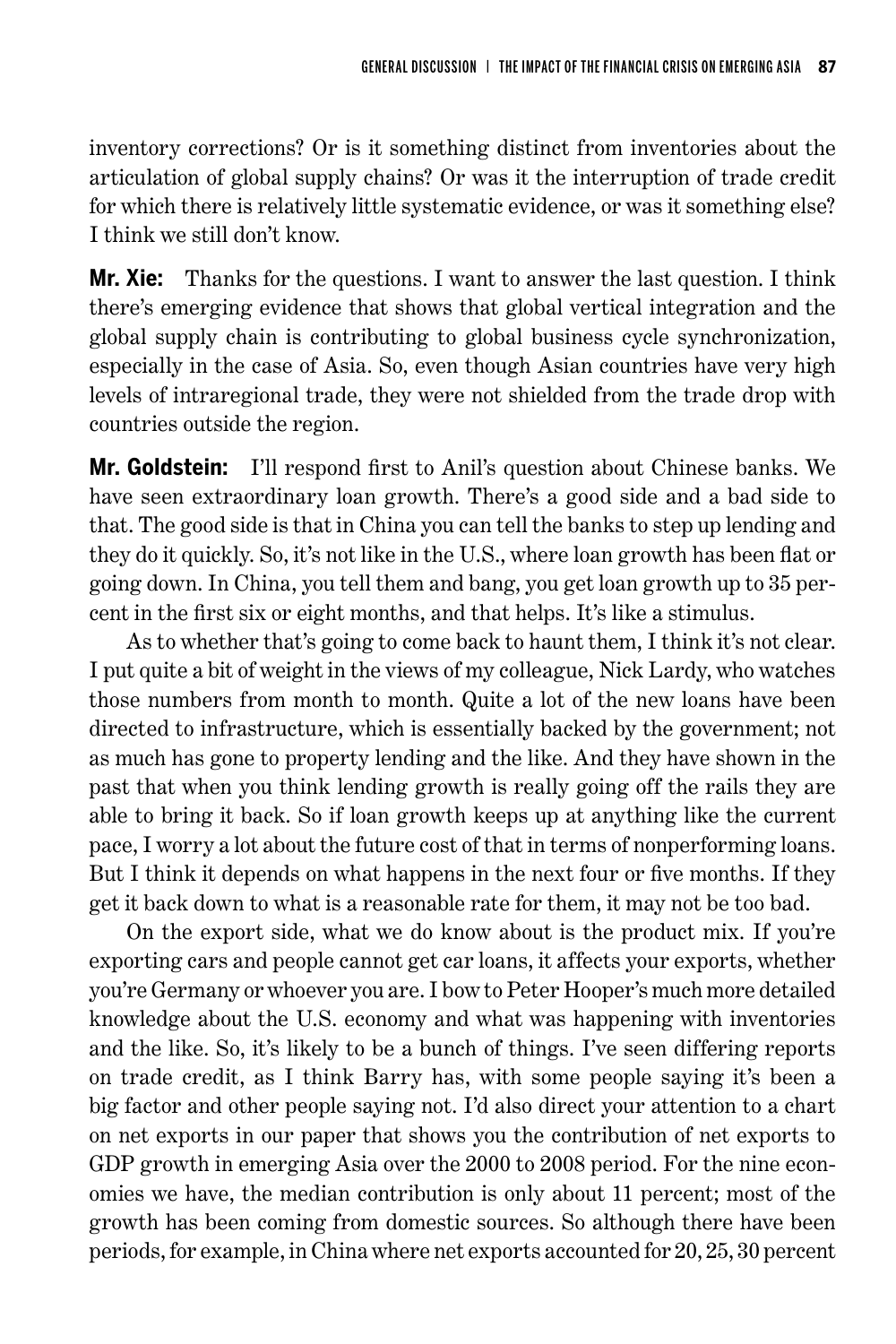of growth, for most of the period as a whole the contribution is 10 percent, 11 percent. Indeed, of the economies that we compare, the one that's most export-led, by far, is Germany.

This feeds back on the rebalancing issue. If you're going to rebalance growth in China, a lot of it is going to come from a shuffling in the components of domestic spending; that is, by bringing investment down or bringing consumption up. You can get net exports down, but that is not really what's driving growth most of the time in those countries. It's investment.

Let me just say on Mike's comments, I find them very useful and I think they are a very helpful complement to our paper. We looked at what was different in emerging Asia, particularly compared to other emerging market groups. I think what Mike's comments bring out is that the timing is very important in understanding the cross-country spread of the crisis. You can see a lot if you break it up quarter by quarter. Some of the studies that attempt to measure the independent effect of spillover take some of that into account by putting on the right-hand side global commodity prices and other things, but they don't really capture it in the way that Mike was describing it.

**Mr. Mohan:** Mike, I think he wanted you to respond.

**Mr. Mussa:** I have a couple of things to say about the role of trade and inventories as well as the role of the financial crisis. It may be that the move to recession already in the second and third quarters of 2008, before the intensification of the financial crisis after Lehman Brothers, was not fully reflected yet in a slowdown in output as inventories built up. I think the recession would have continued in the fourth quarter and perhaps even deepened somewhat, even if we had not had the remarkable financial crisis. But the financial crisis undoubtedly mattered a great deal.

Whenever I consider modeling this, I think of Adam Smith, who described the economy as functioning through the great wheel of circulation whereby credit and money flow through the economic system. Normally, we don't pay very much attention to that since, as Irving Fischer put it, "money matters only when it's out of order." But when even the prime borrowers in an economic system, such as the General Electrics, that regularly rolled over their commercial paper, can no longer do that and cannot get the credit necessary to meet their payrolls and pay their dividends, or they feel threatened that such circumstances will soon befall them, the great wheel of circulation begins to grind to a halt and with it much of economic activity. I think there's no doubt that is the type of process we were getting into a little bit more than a year ago. And if the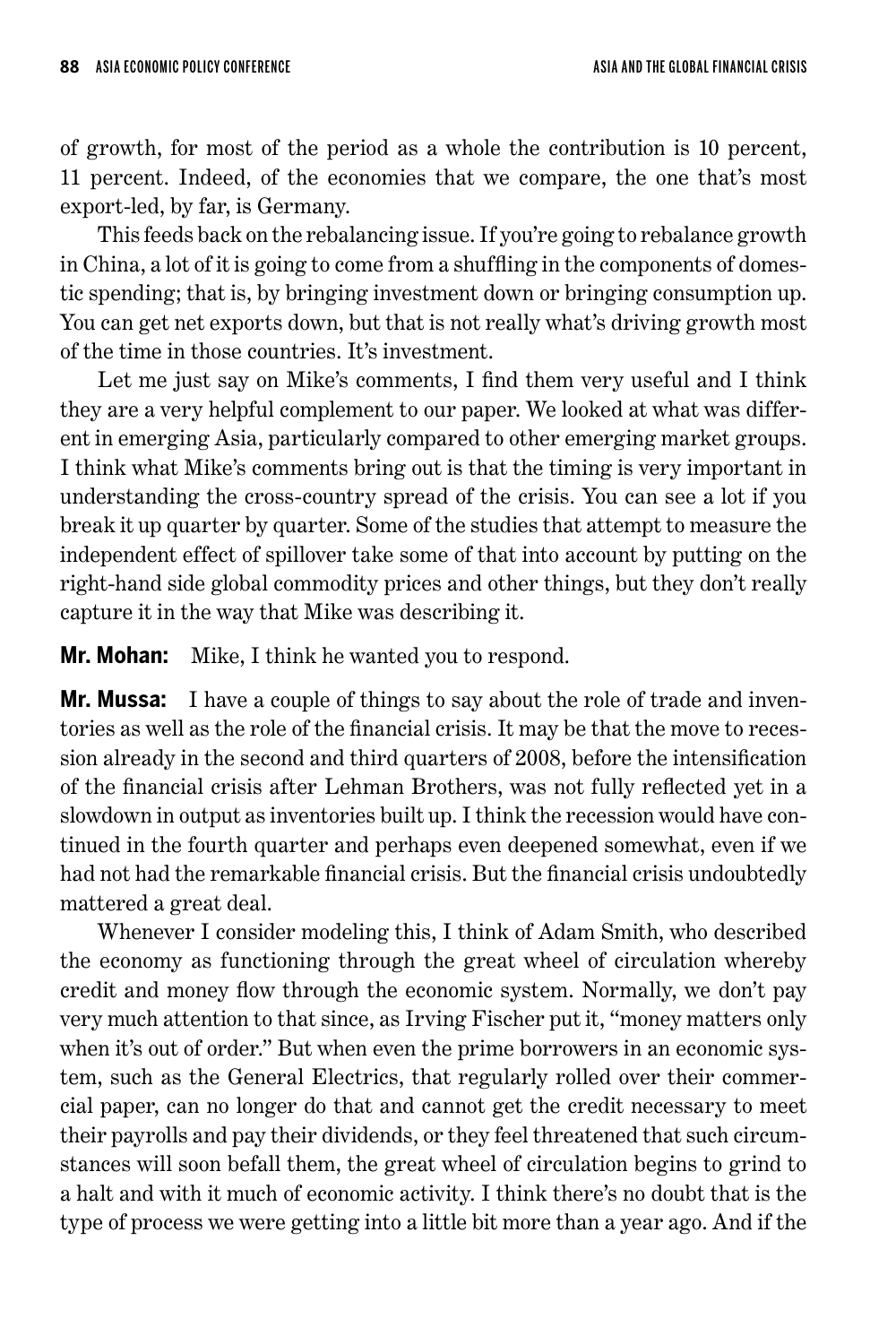monetary authorities and fiscal authorities had not imposed the effective equivalent of defibrillation on the credit system, we would have been in much deeper trouble.

So, I take the point that probably the recession would have continued and deepened even without the Lehman Brother collapse. But there is no doubt, given the magnitude and the speed of the response of the real economy, that the disruption of the function of the fundamental mechanisms of credit circulation played an important part. Was the response of monetary policy to rising inflation appropriate? Well, monetary policy, like all policy, is made in real time, and you need to respond to the information that is available.

Now some will say that they anticipated the great financial crisis of the fall of 2008. I think that's complete nonsense. That's not an event which is possible to anticipate. It suddenly arises. There is a panic. You can know perhaps that vulnerability to such a panic has escalated as the economy has weakened and as the financial sector has weakened, but being able to predict that you're actually going to get an event of that magnitude, I think, is beyond our capacity. Just as we know at some point that there's going to be a big earthquake in this area of California, but we don't know when it will occur. I think it's a similar problem in the financial sector: you can know vulnerability is high, but it's very difficult to forecast a crisis in advance. If the monetary authorities had ignored the upsurge of inflation, the consequence might well have been not only more inflation, but we would have gotten the same crisis a little later.

**Mr. Mohan:** Thank you, Michael, for defending the actions of monetary authorities in early 2008 and the increasing of interest rates in response to inflation. We have time for two or three more questions depending on their length.

**Mr. Kohns:** Could you elaborate a bit on your estimate of the impact of the crisis on potential output in Asia? You said a lot about the origin of the crisis and that overcapacities will build up, so we might see long-term declines in output levels. But what will be the impact on growth rates? You said that it might be necessary for countries in Asia to promote domestic demand in order to maintain growth rates? Some remarks on that would be very helpful.

## **Mr. Mohan:** David Hale.

**Mr. Hale:** Question. The consumption shares of GDP in Asia are very diverse compared to the rest of the world. The highest in the world was the Philippines at 74 percent, higher than the United States. China was at 36 percent. Most countries are clustered in the range of 50 to 60 percent. The policy response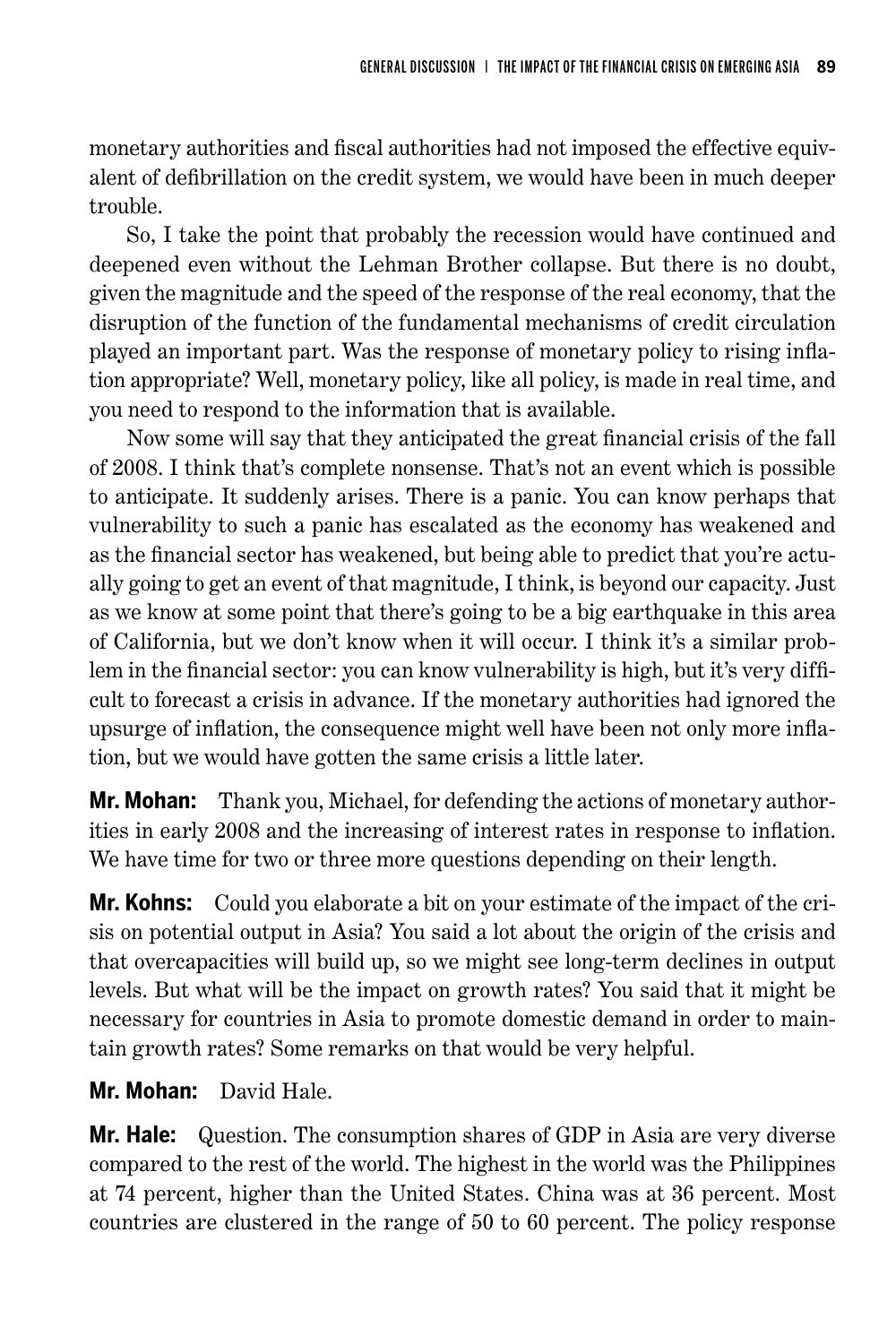to the crisis over the last year has involved a lot of fiscal stimulus in Malaysia, Thailand, Singapore, and so on. Do you see any hope, looking out two to three years, that the consumption share of GDP in these countries will rise, thereby contributing to the reduction of global imbalances?

**Mr. Mohan:** I think we'll have to keep that as the last question.

**Mr. Xie:** I will try to answer the last question. Most of the rebound in Asia since the crisis has been due to direct fiscal stimulus. I think that greater domestic demand in Asian countries could be helpful both to boosting growth and also decreasing global trade imbalances. But probably any such rebalancing will take some time to achieve.

**Mr. Goldstein:** Just briefly, maybe I can combine the two questions a bit. The fact that the consumption share is so low in parts of Asia has the upside that it can go up a lot. If you look at what's happened over the past couple of years, for example in China, there have been very big increases in fiscal spending on the social safety net. Also if China allows more exchange rate flexibility and appreciation of the renminbi then it could do more with interest rate policy to stimulate domestic demand. So, there is quite a bit of potential to rebalance the sources of growth without a huge decline in China's overall growth rate. But China would have to be convinced that was in its interest to allow significantly more appreciation than in the past, and I'm not so persuaded that this crisis is going to do it. Particularly as China comes out of the recovery, people will say that it was a terrible shock, but it's over, so let's go back to where things were. We've seen the renminbi has been pretty flat now for 14 months in real effective terms—I think it's going to be an uphill battle to have more than small future upward movements in the currency.

**Mr. Mohan:** Michael, last word.

**Mr. Mussa:** I believe Asians can and will consume more. We saw five or six years ago when the Koreans liberalized credit card availability there was a big explosion of consumer demand in Korea. In fact, it was too big. In China, I think an important part of the problem is that Chinese government policy has really repressed household income, forced people, in effect, to accumulate money balances through the accumulation of foreign exchange reserves rather than the central bank printing money domestically. That has had an important depressive effect on household income and held down the growth of consumer spending. So, I'm not pessimistic that we will see a substantial increase in consumption in China in the future.